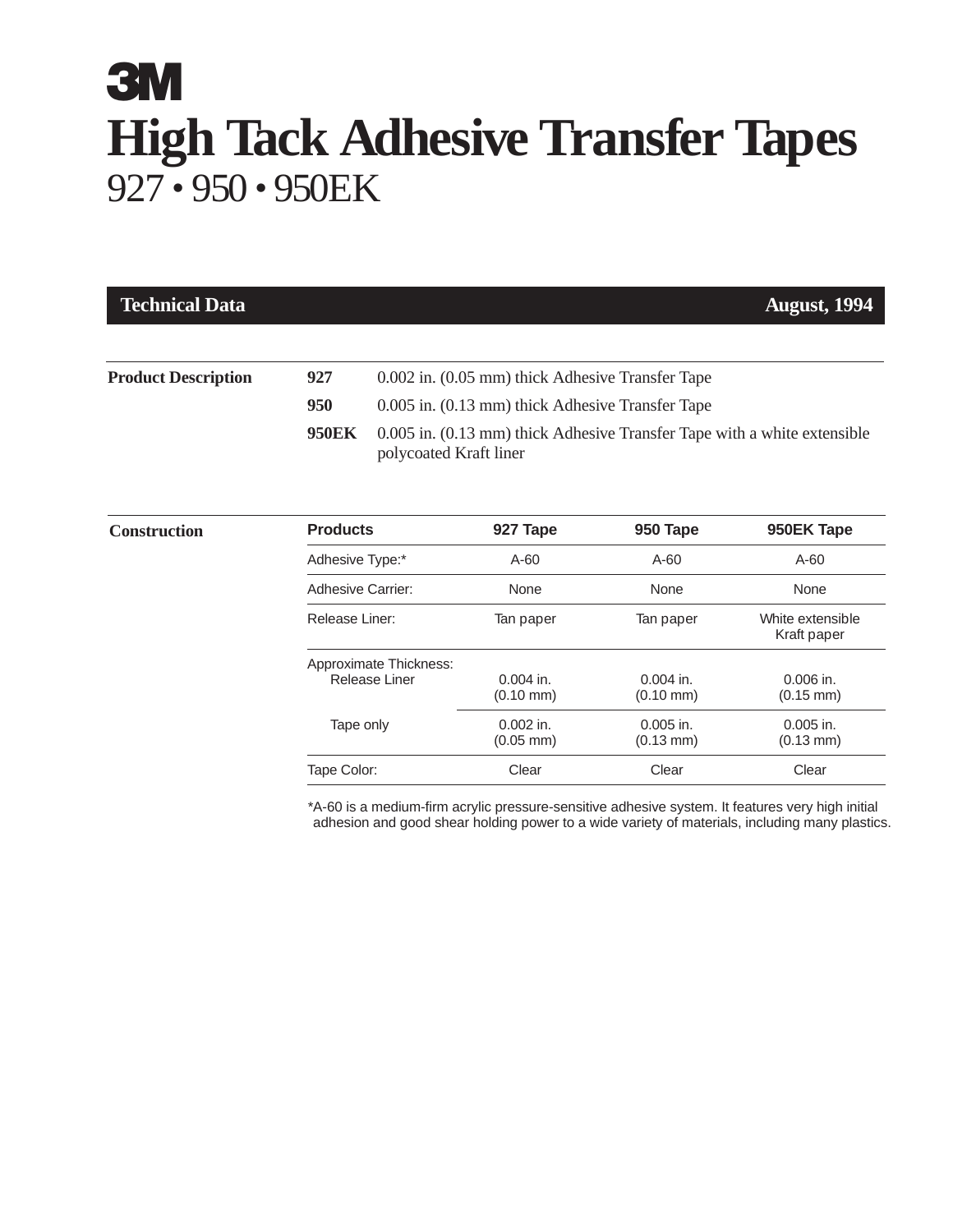## **High Tack Adhesive Transfer Tapes**

927 • 950 • 950EK

**Typical Physical Properties and Performance Characteristics**

#### **Note: The following technical information and data should be considered representative or typical only and should not be used for specification purposes.**

| <b>Products</b>                                                                    | 927 Tape                                                                                                          | 950 Tape                                 | 950EK Tape                               |
|------------------------------------------------------------------------------------|-------------------------------------------------------------------------------------------------------------------|------------------------------------------|------------------------------------------|
| Adhesion to Steel:<br>(ASTM Test Methods)                                          | $60$ oz./in.<br>(66 N/100 mm)                                                                                     | 75 oz./in.<br>(82 N/100 mm)              | 75 oz./in.<br>(82 N/100 mm)              |
| Reltative High Temperatures<br><b>Operating Ranges:</b><br>Long Term (days, weeks) | $180^\circ$ F<br>$(82^{\circ} \text{C})$                                                                          | $180^\circ$ F<br>$(82^{\circ} \text{C})$ | $180^\circ$ F<br>$(82^{\circ} \text{C})$ |
| Short Term (minutes, hours)                                                        | $250^\circ$ F<br>(121° C)                                                                                         | $250^\circ$ F<br>(121° C)                | $250^\circ$ F<br>(121° C)                |
| <b>Relative Solvent Resistance:</b>                                                | <b>Medium</b>                                                                                                     | Medium                                   | Medium                                   |
| U.V. Resistance:                                                                   | Not recommended for direct exposure to sunlight or other<br>sources of ultra violet (U.V.) light.                 |                                          |                                          |
| Shelf Life of Tape in Roll Form:                                                   | 24 months from date of manufacture when stored in<br>original cartons at 70° F (21° C) and 50% relative humidity. |                                          |                                          |

#### **Available Sizes**

| Available Lengths<br>(Subject to Minimum Order                         |                       |                                     |                       |
|------------------------------------------------------------------------|-----------------------|-------------------------------------|-----------------------|
| Requirements):                                                         | 60 yd.                | 60 yd.                              | 60 yd.                |
| Standard                                                               | (54.9 m)              | (54.9 m)                            | (54.9 m)              |
| Maximum in:                                                            | 60 yd.                | 60 yd.                              | 60 yd.                |
| 1/8" - 5/16" widths                                                    | (54.9 m)              | (54.9 m)                            | (54.9 m)              |
| 5/16" - 1/2" widths                                                    | 180 yd.               | 180 yd.                             | 180 yd.               |
|                                                                        | $(165 \text{ m})$     | $(165 \text{ m})$                   | $(165 \text{ m})$     |
| $1/2" - 1"$ widths                                                     | 180 yd.               | 180 yd.                             | 180 yd.               |
|                                                                        | (165 m)               | $(165 \text{ m})$                   | $(165 \text{ m})$     |
| 1" - maximum                                                           | 360 yd.               | 360 yd.                             | 360 yd.               |
|                                                                        | $(330 \text{ m})$     | (330 m)                             | (330 m)               |
| <b>Available Widths</b><br>(Subject to Minimum Order<br>Requirements): |                       |                                     |                       |
| Minimum                                                                | $1/8$ in.             | $1/8$ in.                           | $1/8$ in.             |
|                                                                        | $(12.7 \, \text{mm})$ | $(12.7 \text{ mm})$                 | $(12.7 \text{ mm})$   |
| Maximum                                                                | 48.0 in               | 48.0 in                             | 48.0 in               |
|                                                                        | $(1220 \, \text{mm})$ | $(1220 \, \text{mm})$               | $(1220 \, \text{mm})$ |
| Normal Slitting Tolerance:                                             |                       | $+1/32$ in.<br>$(0.8 \, \text{mm})$ |                       |
| Core Size (ID):                                                        |                       | $3.0$ in.<br>$(76.2 \text{ mm})$    |                       |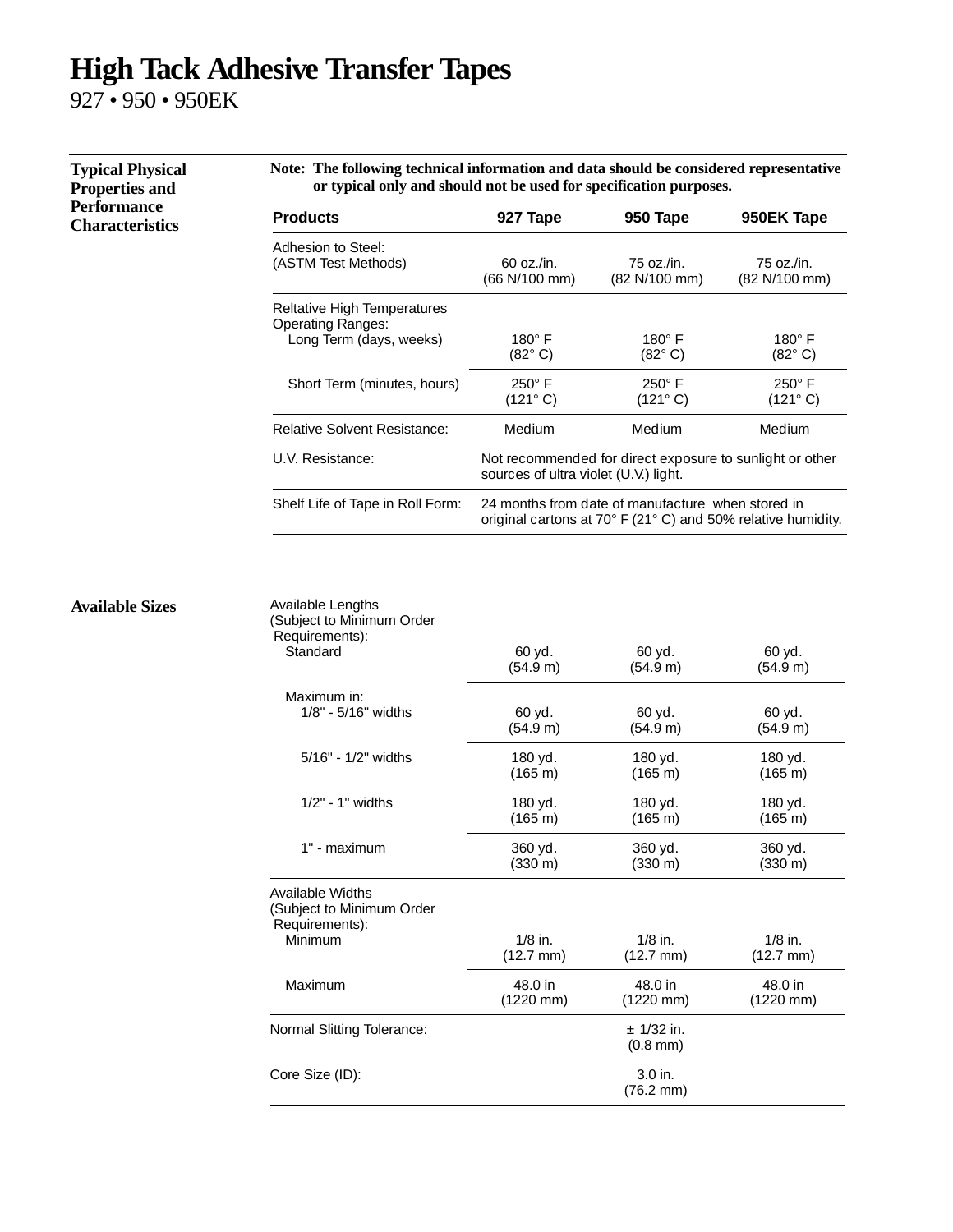### **High Tack Adhesive Transfer Tapes**

927 • 950 • 950EK

| <b>Application Techniques</b> | • Bond strength is dependent upon the amount of adhesive-to-surface contact<br>developed. Firm application pressure helps develop better adhesive contact and<br>improve bond strength.                                                                                                                                                                  |  |  |  |
|-------------------------------|----------------------------------------------------------------------------------------------------------------------------------------------------------------------------------------------------------------------------------------------------------------------------------------------------------------------------------------------------------|--|--|--|
|                               | • To obtain optimum adhesion, the bonding surfaces must be clean, dry, and well<br>unified. Some typical surface cleaning solvents are isopropyl alcohol or heptane.<br>Note: Be sure to follow solvent manufacturer's precautions and directions for use<br>when using solvents.                                                                        |  |  |  |
|                               | • Ideal tape application temperature range is $70^{\circ}$ F to $100^{\circ}$ F (21° to 38°C). Initial tape<br>application to surfaces at temperatures below $50^{\circ}$ F (10 $^{\circ}$ C) is not recommended<br>because the adhesive becomes too firm to adhere readily. However, once properly<br>applied, low temperature holding is satisfactory. |  |  |  |
|                               |                                                                                                                                                                                                                                                                                                                                                          |  |  |  |
| <b>General Information</b>    | • The resistance of these tapes to ultra violet (U.V.) light is fair. Applications where<br>the adhesive mass is directly exposed to sunlight or other sources of U.V. light<br>through glass, clear plastic, etc. should be avoided. Edge exposure is generally<br>satisfactory.                                                                        |  |  |  |
|                               | • The A-60 adhesive has relatively good resistance to moderate amounts of<br>plasticizers. Applications may be subjectively evaluated by the user testing the tape<br>in contact with the materials at conditions of $150^{\circ}F (66^{\circ}C)$ for a period of 5-7 days.                                                                              |  |  |  |
|                               | • This adhesive will not bleed into most paper stocks which helps minimize possible<br>discoloration of posters, business forms.                                                                                                                                                                                                                         |  |  |  |
|                               | • Tapes 927 and 950 meet the requirements of U.S. Government Specification<br>MIL-P-19834B, Amend 1.                                                                                                                                                                                                                                                     |  |  |  |
|                               |                                                                                                                                                                                                                                                                                                                                                          |  |  |  |
| <b>Application Ideas</b>      | 927, 950 and 950EK tapes are ideal for attaching a wide variety of similar and<br>dissimilar materials where an aggressive adhesive with high initial adhesion is desired.<br>Some applications ideas are:                                                                                                                                               |  |  |  |
|                               | • Splicing of film, foils, fabrics.                                                                                                                                                                                                                                                                                                                      |  |  |  |
|                               | • Laminating adhesive for foams, photos, fabrics, metal or plastic nameplates.                                                                                                                                                                                                                                                                           |  |  |  |
|                               | • General purpose holding and mounting applications.                                                                                                                                                                                                                                                                                                     |  |  |  |